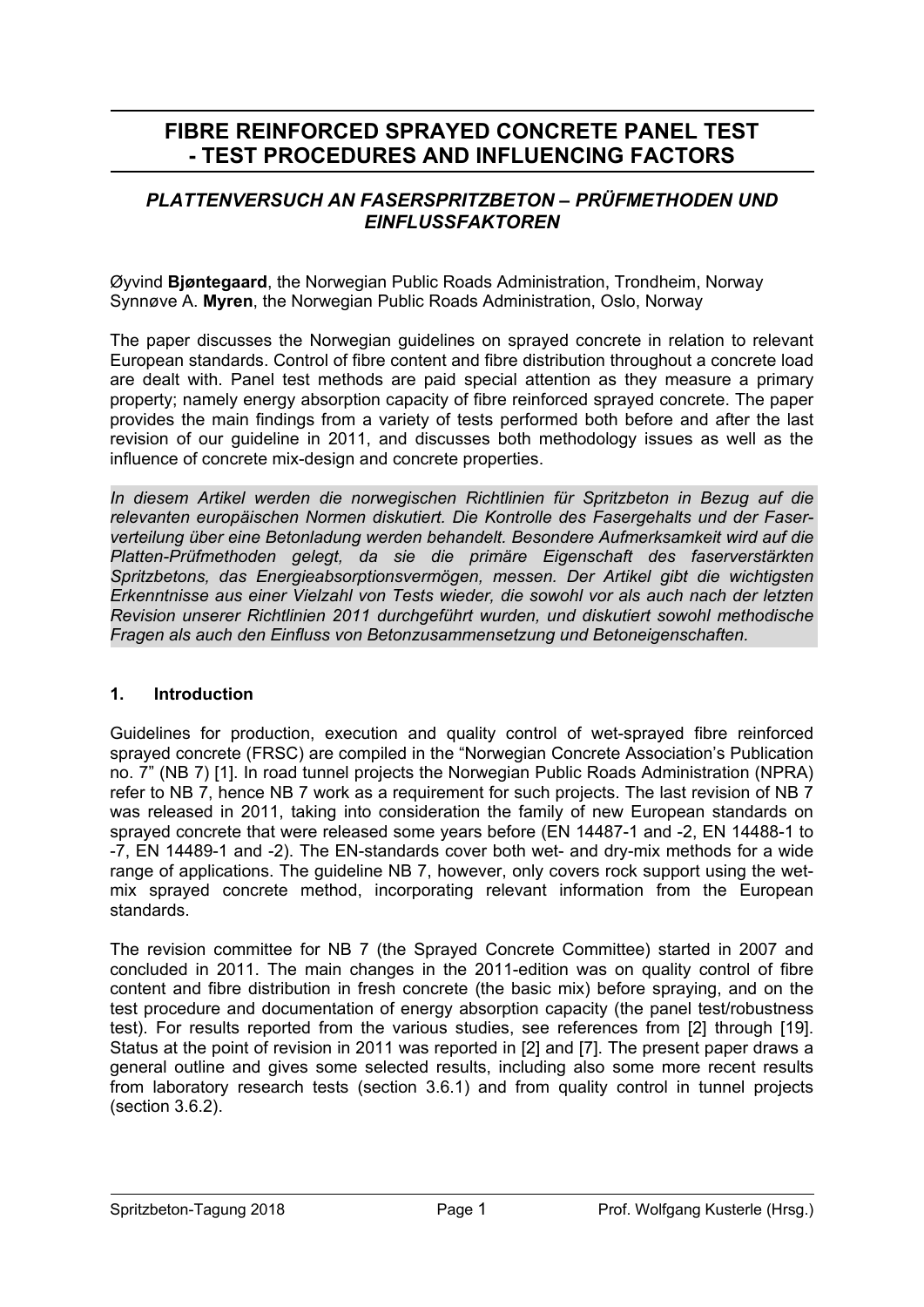The Norwegian round panel method and the EN 14488-5 square panel method are dealt with extensively, whereas the ASTM C1550 round panel test method is dealt with more briefly. Regarding the two former methods, a standard test result is generally the average result of a set of 3 FRSC panels, all centrally loaded with displacement control at a fixed rate. The energy absorption capacity is defined as the energy uptake (in Joule) of each panel from zero to 25 mm centre point deflection. The final deflection in these tests involves crack openings normally around 15-20 mm wide (depending on crack pattern), which are large cracks, but it is important that a FRSC lining maintain toughness/structural performance also at large cracks (ultimate state).

### **2. Overview of investigations/content**

The following list gives an overview of the various investigations and considerations dealt with under the revision work of NB 7 (performed by the Norwegian Sprayed Concrete Committee) and in the time after the revision (mainly performed by the NPRA):

- The content and distribution of fibres through a concrete load
- Panel production
- Panel methodology: Effect of friction against the support fixture
- Panel methodology: Panel test method comparison and variability
- Panel methodology: Test and analyzing procedure
- Effect of concrete parameters (age, strength, w/c, fibre type and fibre content).

### **3. Selected findings and results**

#### 3.1 The content and distribution of fibres through a concrete truck

The preference was to focus the control of fibre content in sprayed concrete on the production phase (allowing opportunity for correction), rather than on the final executed rock support ("to late"). In addition, each core taken from a final sprayed concrete rock support constitutes a small volume and extracting fibres from hardened concrete is rather cumbersome. The method demands many samples and has a high variability, and the results also generated discussions in projects. Still, the method revealed that the fibre distribution over a sprayed concrete lining, in a few alarming cases, appeared to be very uneven.

In NB 7 it was therefore decided to require control of fibre content of the basic mix during loading from the concrete truck at the point of deliverance, i.e. just before pumping/spraying. At each control, 3 samples should be taken, one early, one in the middle and one at the end of a truck-load. Each sample having a minimum volume of 8 litres (which is much larger than described in EN 14488-7 "Fibre content of fibre reinforced concrete"). The lower limit for each of the 3 single results was set to 80% fibre content compared to agreed dosage, and 85% for the average of the 3 samples. The limits were based on several measurements on-site and were considered reasonable. Their intent is to increase focus on the fibre addition method (generally added directly on the truck) and mixing time. For cast fibre reinforced concrete the current standard for concrete production (EN 206) requires the same regime as described above.

When sprayed concrete panels are produced for control of energy absorption capacity, NB 7 requires that the fibre content shall be controlled simultaneously, on the same truckload delivered. During such simultaneous control, there are both lower and upper limits for the fibre content (80-120% for each of the 3 single results, and 85-115% for the average). This is to secure a representative fibre content in the panels before sending them to a laboratory.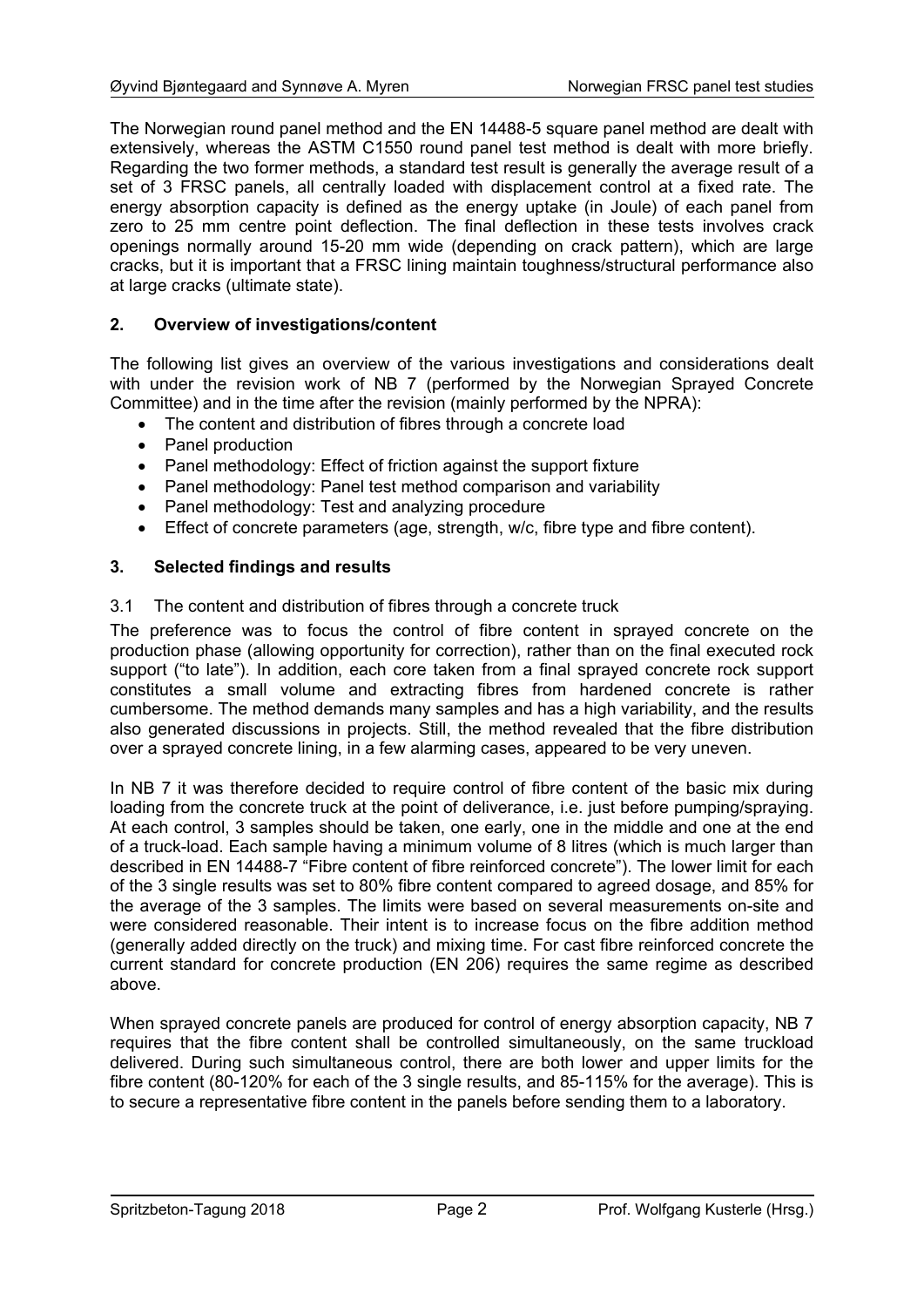### 3.2 Panel production

On the issues of panel production, it was investigated:

- o accelerator dosage and spraying technique
- $\circ$  spraying 1000x1000x100 mm square panels (EN 14488-1), 600x600x100 mm square panels (EN 14488-5), Ø600x100 mm round panels (NB 7), and Ø800x75 mm round panels (ASTM C1550)
- o effect of sprayed vs. cast panels.

In the early phases of our study we looked at all the available panel methods; the round panel method used in Norway (NB 7, continuous support, statically indeterminate), the square panel method EN 14488-5 (also continuous support and statically indeterminate) with panel production according to EN 14488-1, and the ASTM panel method ASTM C1550 (3 point support, statically determinate). Accelerator dosage, screeding/trimming, handling/weight were evaluated during execution. The EN-specification involving spraying of 1000x1000x100 mm square panels was difficult to execute, and the later saw-cutting to test panel 600x600x100 mm (to avoid the so-called "defective zone") is very laborious. Spraying directly into the final size of 600x600x100 mm is of course much easier and it is difficult to see any drawbacks as long as the panel looks visually homogeneous after demoulding. This holds also for the round panel method. We have observed no results in the literature on this issue, and, in this regard, we are open for a debate on this issue if someone has specific experiences.

Since it was found that the EN 14488-5 square panel and the "Norwegian" round panel gives equal results (provided exact the same laboratory conditions, see section 3.4) these two panel geometries were chosen and equated in NB 7. Both methods are statically indeterminate. The ASTM C1550 method is thoroughly documented, and appears to be very suitable. However, it was not chosen mainly because the panels are different, the test is statically determinate, thus giving a test outcome, which numerically does not correlate with the energy absorption classes in the EN-system (EN 14487-1).

Quality control testing for energy absorption always involves sprayed panels, but for pure methodology studies, casting panels were considered practical as a production technique. In this regard it was found [14] that cast panels gave on average 10% lower energy absorption capacity compared to sprayed panels. Reasons for this may be differences in air content, fibre orientation, compaction and w/c-ratio (due to the accelerator).

### 3.3 Effect of friction against the support in panel tests

One of the main findings during all the tests prior to the revision of NB 7 [1] was the existence of the great influence of friction from the support fixture during the testing of the panels. The energy associated with friction between panel and support is during a test erroneously taken to be energy uptake by the panel, unless compensated for. Using a continuous steel support, the friction effect was in several tests, on average, found to constitute around 25% of what is measured directly as the energy uptake during a test. Figure 1 shows an example for the effect of friction on the measured result in one of our studies; all tests are on round panels made of a given load of a fibre reinforced concrete. The only variable is the support/bedding condition. The right column in the figure (steel support with bedding of a "sandwich" of PVC-grease-PVC) is assumed to reduce friction to near-zero, thus representing the true energy uptake of the given FRSC. It is clear that the friction effect is substantial for supports of steel and wood. Wooden support was previously used in Norway. Today steel support (no bedding) is required, and the measured result from each panel test shall be multiplied by 0.75 to compensate/eliminate the 25% (0.25) friction effect.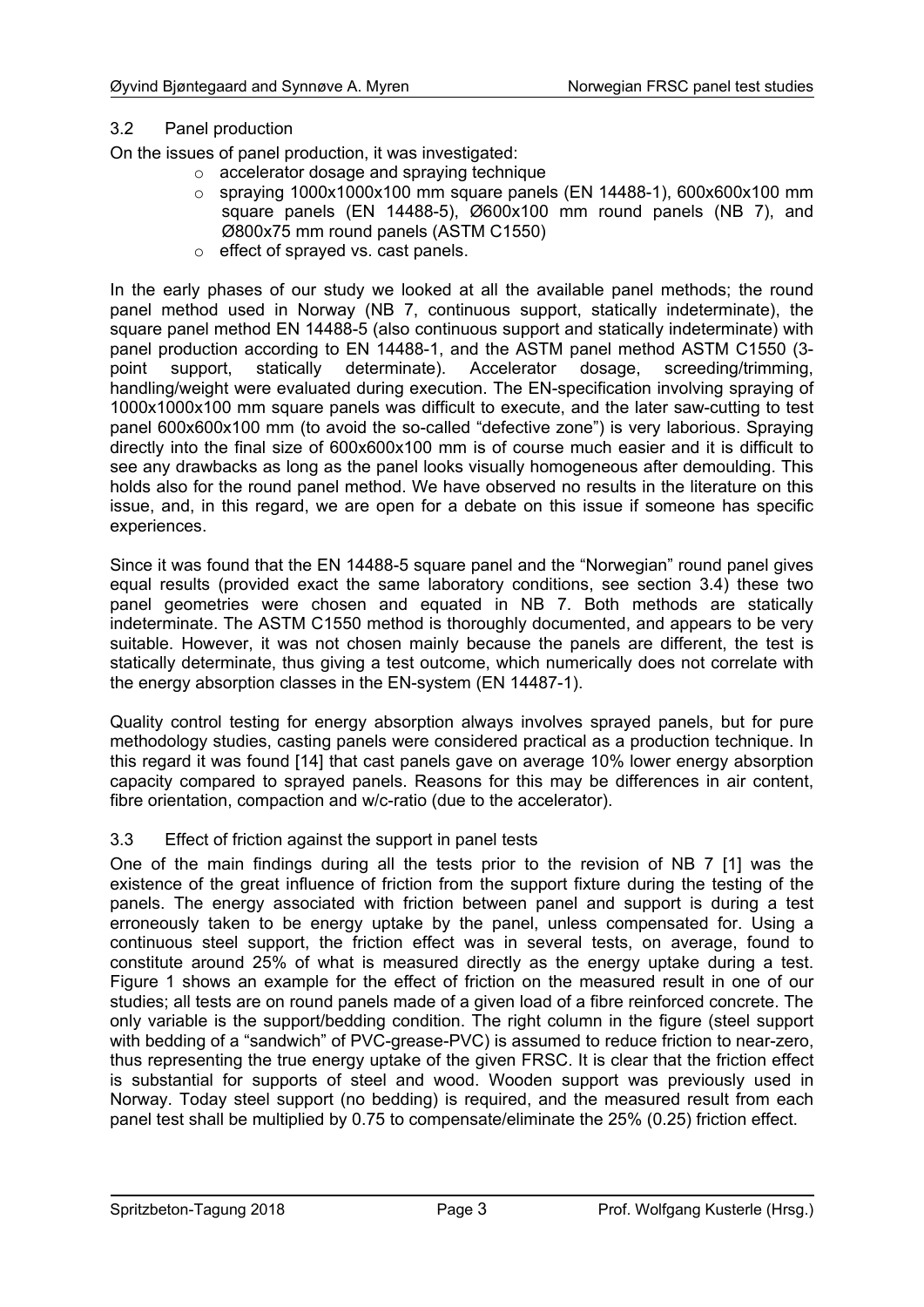EN 14488-5 do not consider friction against the support and, hence, do not require compensation for the friction effect. This is probably a longer discussion since the energy absorption classes given in 14487-1 were, in its time, likely to be designed with a built-in friction effect. However, the friction effect may vary, as we have seen, and the issue should be treated much more thoroughly in the EN-standard to avoid variable test conditions. Even the panel's moisture content during testing will influence the test result, since it influences the friction. It is notable that when the panel test (supported on wood) and energy absorption classes were introduced in Norway in the late 1990ties, the fibre content in Norwegian sprayed concrete dropped dramatically to disturbing low levels. After identifying, and now requiring correction for the friction effect, the steel fibre content in sprayed concretes around the country have generally increased to more than 10 kg/m<sup>3</sup>, reaching more sensible levels.



**Support condition** 

*Figure 1: Energy absorption capacity (up to 25 mm central deflection) for a given FRSC as measured directly from panel tests with different friction/support conditions. [15][8]* 

### 3.4 Panel test method comparison and variability

Our conclusion was that the EN 14488-5 square panel test and the round "Norwegian" panel for any practical purposes gives the same result provided exactly the same support/friction condition. *Figure 2* shows two examples of parallel testing of round and square panels under identical support conditions. It can be seen that the energy uptake is similar, considering normal spread. NB 7 therefore do not distinguish between round and square panels and opens for both geometries, both with steel as support (no bedding). Of course, this means a square steel support frame for the square panels, and a steel support ring for the round panels. The panels shall be moist (without free water) during testing. Again, either square or round panel, the result from each test must be multiplied by 0.75 to numerically eliminate the effect of friction. EN 14488-5 describes that there should be a bedding material of either mortar or plaster between panel and support. The clear impression is that this bedding is omitted internationally, which is sensible as, first, such bedding appears to be very cumbersome and, second, any bedding must be described much more detailed considering the large effect on the result, as discussed above. This issue should be reformulated in EN 14488-5.

For the ASTM C1550 round panel test the effect of friction from its 3-point steel plate support has been found to constitute 15-20% [21] of what is measured during a test. The test procedure does not describe any correction for this effect.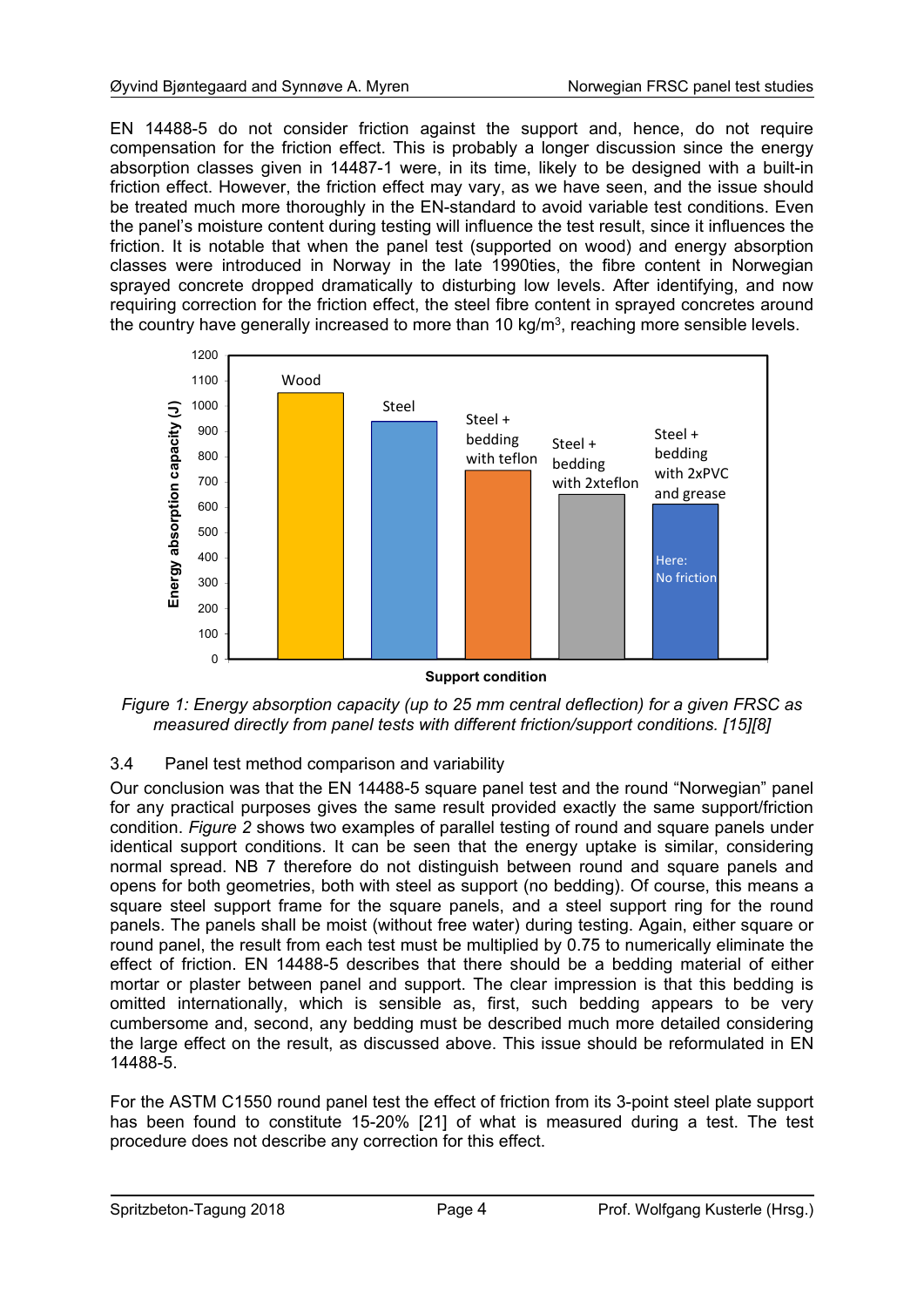

*Figure 2: Energy uptake during two test series, both with parallel testing of round and square panels under identical support conditions. Each curve is the average of four panels. [16][8]* 

When it comes to variability, we have today knowledge of 61 sets of round panel tests. Most of these sets are from our own laboratory of the NPRA, but some are also from other laboratories in connection with Round Robin test programs or from quality control in tunnel projects. Most of these concretes had a mass ratio of 0.45 and cube strength of 50 MPa or higher. The average coefficient of variation among the 61 sets is 7.3% and the standard deviation of the coefficient of variation is 4.4%. Hence, the standard variation range for the coefficient of variation of these sets is (rounded) from 3% to 12%. 8 (13%) of the 61 sets have a higher coefficient of variation than 12%. For square panels we have much less data, but there is no reason to believe that the variation should be very different.

We have participated in two Round Robin test programs (inter-laboratory study) on the "Norwegian" round panel method, [3] and [20], both involving four laboratories testing 5 panels each. In the first one the between-laboratory coefficient of variation (according to [23]) was found to be 10.1% (average within-laboratory coefficient of variation was 9%), and in the second one the between-laboratory coefficient variation was 13.7% (average withinlaboratory coefficient of variation was 8%). We have also participated in one Round Robin test program on the ASTM C1550 round panel method [13], involving four laboratories. Among the totally 20 sets of panels involved here, the average within-laboratory coefficient of variation was 12%.

3.5 Test and analyzing procedure in panel tests

The following issues were investigated:

panel thickness (*t*): Moment capacity of concrete is generally dependent on the square of thickness (*t <sup>2</sup>*), and for (post-cracked) FRSC the panel thickness and energy absorption capacity is related rather similarly. A theoretical consideration was carried out in [18], and the outcome of this is incorporated in NB 7 on how panel thickness should be corrected for, see also [7]. Target thickness is 100 mm, but NB 7 gives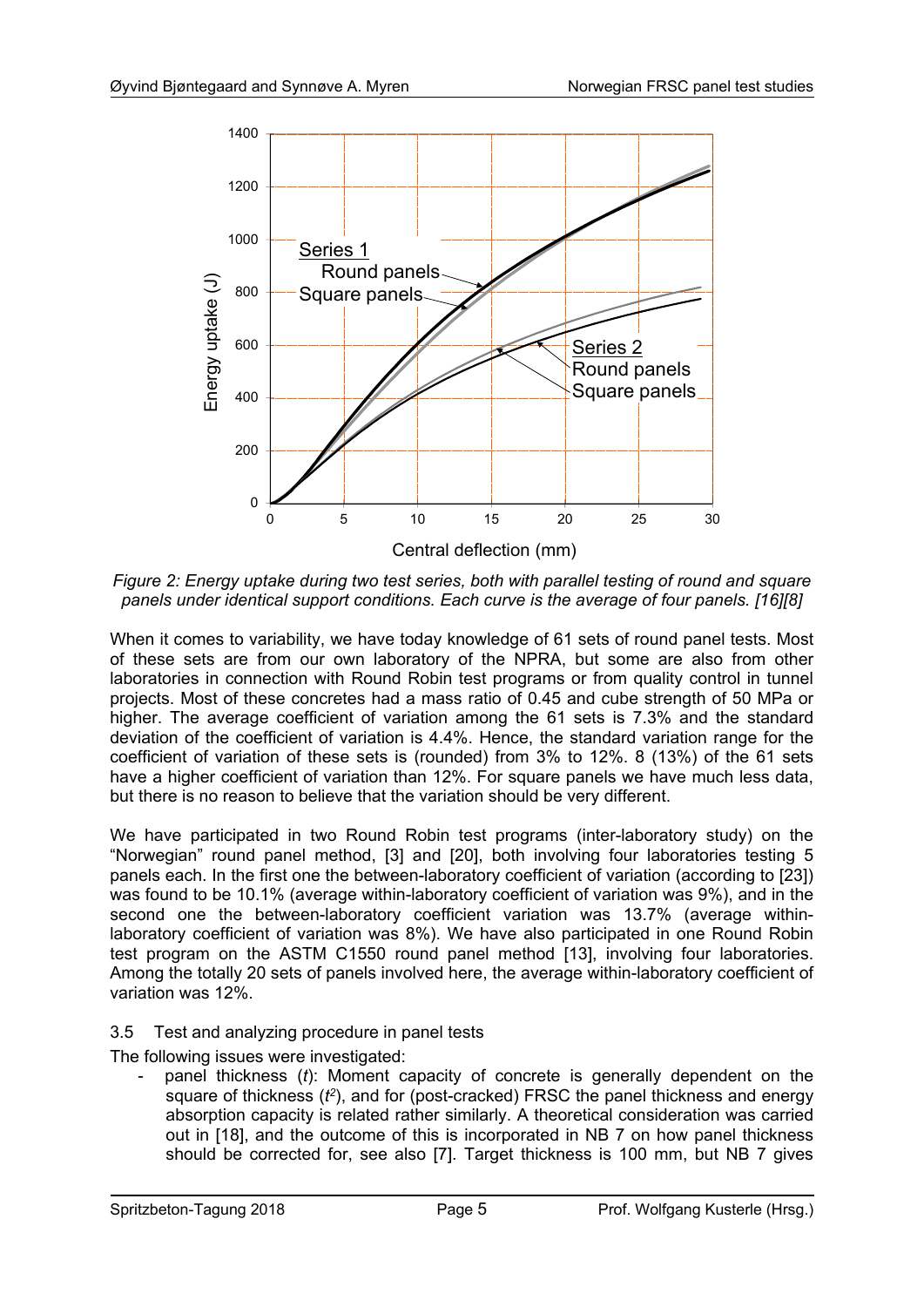rather liberal limits for panel thickness variation (90 – 115 mm). EN 14488-5 gives stricter limits (100 – 105 mm) and no thickness correction procedure. It is notable that a relation *t <sup>2</sup>* on capacity means that a 105 mm thick panel gives, as an approximation,  $(105/100)^2$  =1.1] 10% higher energy absorption capacity than a 100 mm thick panel. The question is whether EN 14488-5 should include a thickness correction procedure and, consequently, be able to open for wider tolerance limits for panel thickness. Today's range 100-105 mm is likely to be a practical challenge. The thickness dependency also holds for measured maximum load and residual load, but these parameters are generally not considered in panel tests.

- the effect of the non-linear behavior during the onset of loading: Following the requirements for the stiffness of the loading frame this effect was judged to be minor and no correction procedure is given in NB 7, similar to EN 14488-5.
- the effect of numerical integral calculus method for converting load-displacement data to energy absorption: Start-point, mid-point or end-point approximation was found to have minor influence, partly due to the fact that the load-deflection curve has an ascending branch followed by a descending branch. Nevertheless, NB 7 describes the mid-point approximation, which will be most correct irrespective of load-deflection curvature. EN 14488-5 does not specify the approximation method.
- the effect of loading rate: For NB 7 it was decided to increase the load rate from the earlier 1.5 mm/min to 3 mm/min. The load rate is reported [22] not to influence the result at these ranges (3 mm/min is still slow) and the increase in loading rate simply shortens the duration of each test, to only 10 min. EN 14488-5 require 1 mm/min, meaning 30 min duration pr. panel test.
- the effect of friction between panel and support (discussed earlier).
- 3.6 Effect of concrete parameters

#### 3.6.1 Energy absorption capacity vs. concrete age, strength and w/c-ratio

Compressive strength and energy absorption capacity is normally determined at 28 days, while the ability of a sprayed concrete lining to work as rock support is dependent on these properties over the whole lifespan from very early (preliminary safety during tunneling) and over years (permanent support). The amount of data in the literature on this issue is very scarce. A study was therefore undertaken to determine the development of strength and energy absorption capacity over time. Compressive strength and panel tests were performed at 2, 4, 7, 30, 91 and 365 days of concrete age (cured at 20  $^{\circ}$ C). Four sprayed concrete basic mixes were produced at a ready-mix plant, and delivered to and sprayed at "MAPEI Shotcrete Test Centre" in Norway. The fibre type and fibre dosage varied in the four concretes. 3 different fibre types were used; two different steel fibres and one type of macro PP-fibre, the latter in two different dosages. The two steel fibres had identical geometry, but different tensile strength, see Table 1.

The framework for concrete proportioning was water-to-cement (w/c) ratio = 0.45, 28-days strength C35/45 (minimum 45 MPa cube strength) and E700 (minimum 700 Joule energy absorption capacity). The four concretes were made of a binder with  $475$  kg/m<sup>3</sup> of a CEM II/A-V cement and 5% silica fume of binder weight. The final w/c-ratio after spraying was 0.45 (before spraying/addition of alkali-free accelerator the w/c-ratio was 0.42). Local sand and stone ( $d_{\text{max}}$  8 mm) used by the plant, and a super-plasticizer. Fresh basic mix slump around 200 mm.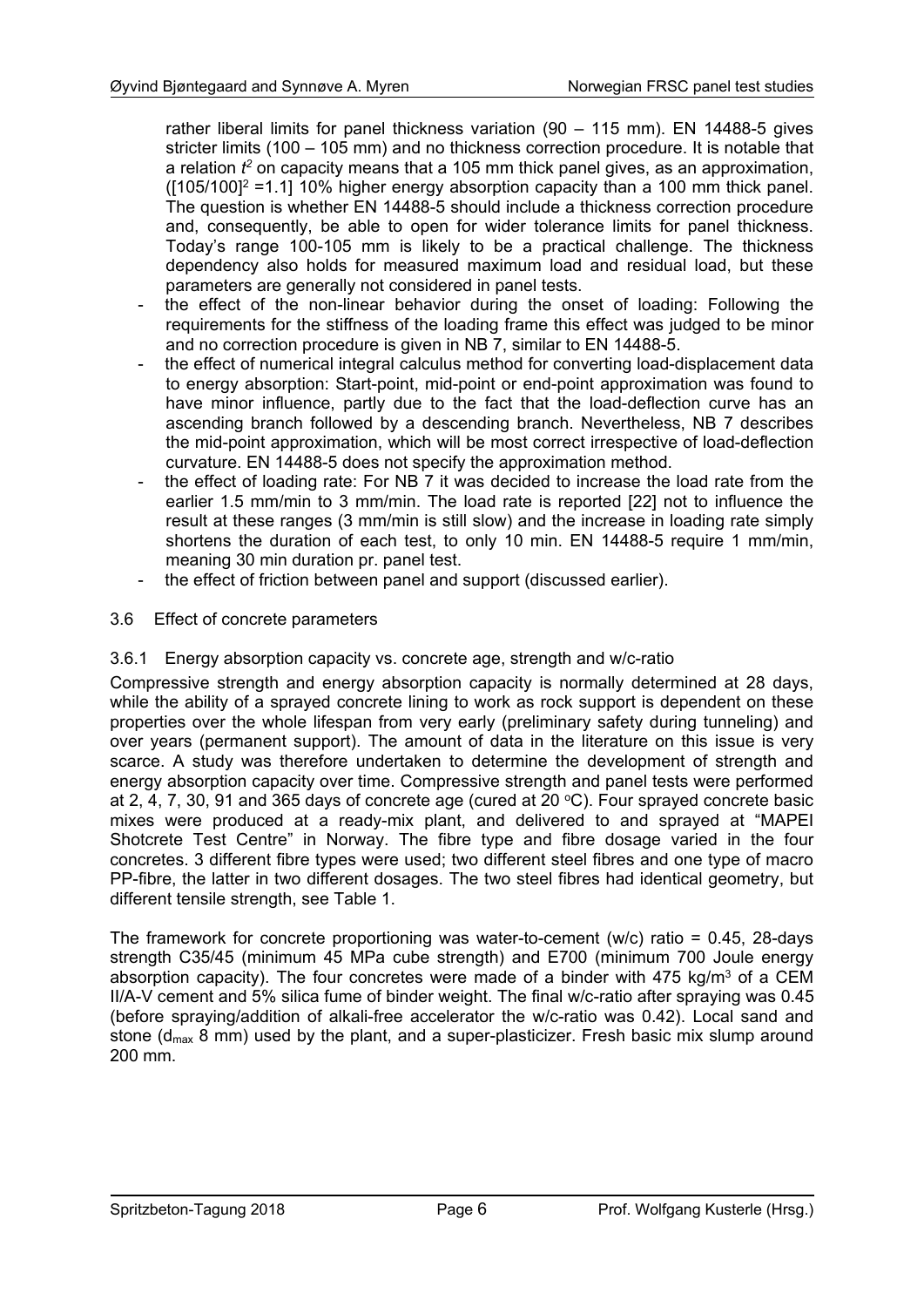|                                    | Shape      | Length / diameter | Tensile strength | Dosage                   |
|------------------------------------|------------|-------------------|------------------|--------------------------|
| Steel fibre N<br>(normal strength) | End-hooked | 35 mm / 0,55 mm   | 1250 MPa         | 35 kg/ $m3$              |
| Steel fibre H<br>(high strength)   | End-hooked | 35 mm / 0,55 mm   | 2400 MPa         | 30 kg/ $m3$              |
| Macro PP-fibre                     | Embossed   | $54$ mm $/ -$     | 640 MPa          | 5 kg/ $m3$<br>6 kg/ $m3$ |

*Table 1: Fibre types, characteristics and dosage in the concrete mix* 

The compressive strength results are shown in *Figure 3*. As expected, strength is not strongly influenced by the fibre type. Still, there is somewhat lower strength at high strength levels for the two concretes with the PP-fibre compared to the two steel fibre concretes. What is particular notable is that for all concretes the strength is significantly higher than the required strength of 45 MPa at 28 days, and the "overshoot" increases with further curing. In projects, such high 28-days strength appears to be a prevailing situation in Norway rather than the opposite.

The energy absorption capacity results are shown in Figure 4, ys. time (Fig. a) and ys. strength (Fig. b), which also contains a fifth curve denoted "Separate study", see later discussion. Already in the early age, Figure 4a shows that the energy absorption capacity is significant and rather similar for all concretes (around 600-800 Joule). From around 7 days on (around from which the required 45 MPa strength is exceeded) the capacity of the concretes develops quite differently.

For the concrete with 35 kg/m<sup>3</sup> of "Steel fibre N" the energy absorption capacity declines significantly (17%) as the strength increases from 50 MPa (7 days) to 77 MPa (28 days). On



*Figure 3: Cube strength over time (2 - 365 days) for the four tested concretes. Cast cubes with the sprayed concrete basic mix. Each result is the average of two cubes.*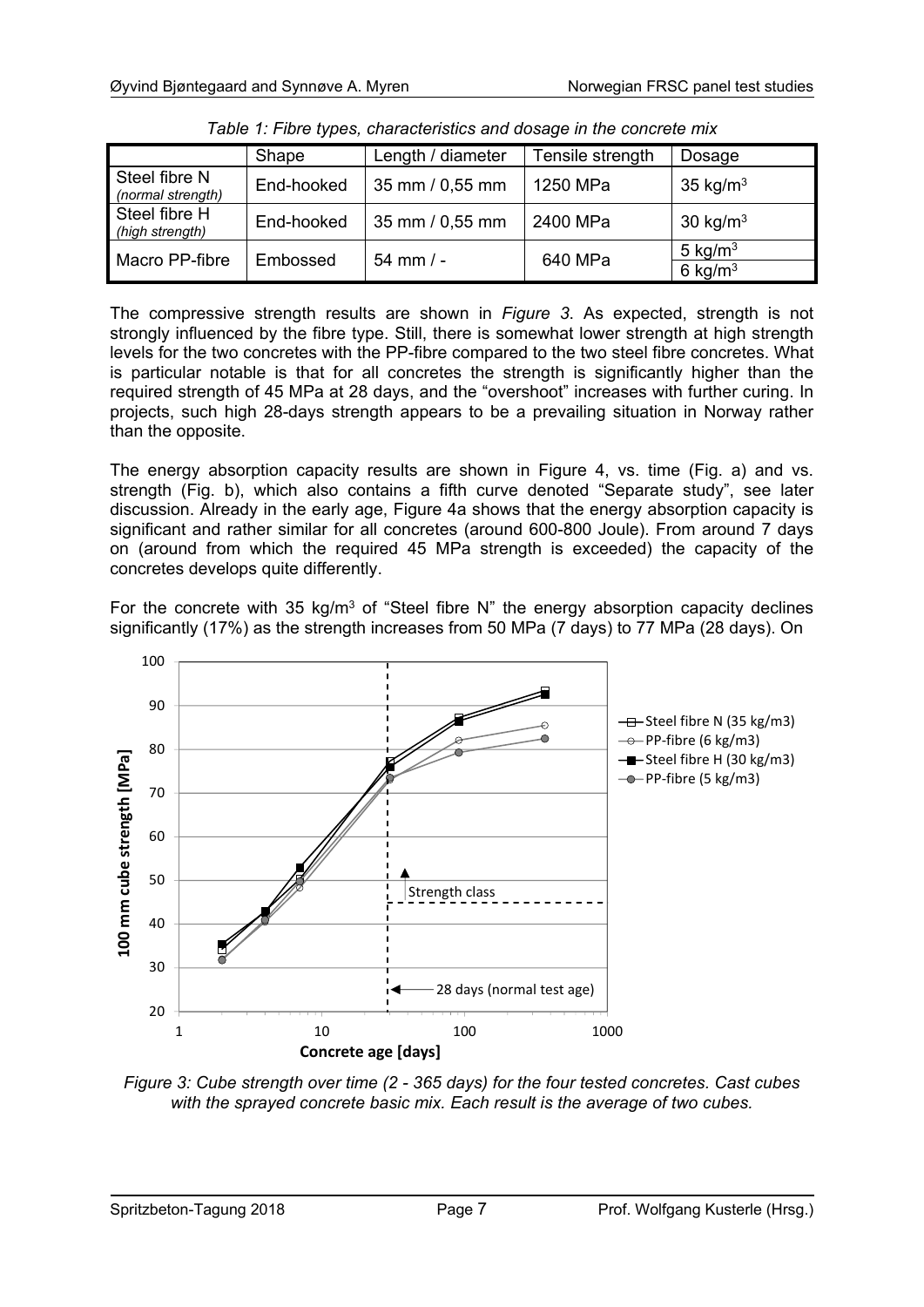

*Figure 4: Energy absorption capacity vs. concrete age (a) and strength (b) for two different steel fibre types (N and H) and one PP-fibre. Each result is the average of 3 panels (the standard deviation is indicated).* 

further curing the decline continues with increasing strength and at 94 MPa strength (365 days) the capacity is only 55% of that at 7 days. This steel fibre (with normal tensile strength) could obviously not cope with such high strength levels, and fibres were observed to develop tensile failure in the cracks during the panel tests (perhaps a higher fibre dosage would have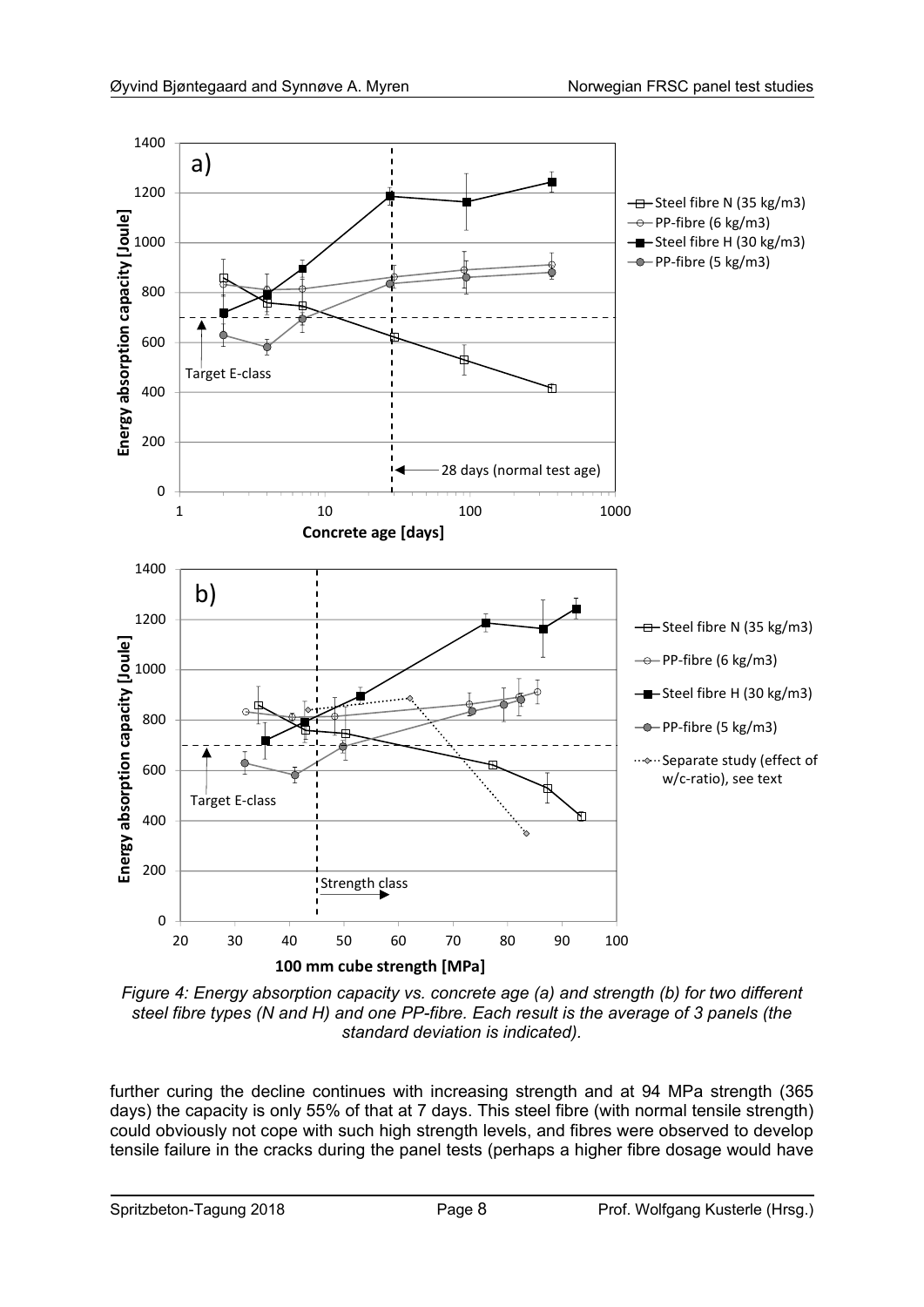improved the performance). The energy absorption capacity is the energy uptake from zero to 25 mm central displacement during panel tests. It is notable that the reduced capacity over time discussed above is not present if the energy uptake was calculated only up to around 10 mm displacement, i.e. the steel fibre N performed well at smaller cracks.

The other concrete, with a lower dosage of "Steel fibre H"  $(30 \text{ kg/m}^3)$ , shows completely opposite behavior as the energy absorption capacity increases continuously with time and strength. At the final strength level at 365 days (93 MPa) the capacity becomes very high (1200 Joule) which is around 40% higher than at 7 days (53 MPa). The high tensile strength of the fibre has obviously promoted bond failure in the cracks during loading of the panels, in contrast to the fibre tensile failure for "Steel fibre N".

The two concretes with the macro "PP-fibre" (5 and 6 kg/m<sup>3</sup>, respectively) show quite similar behavior, except in the early age where the one with the lowest fibre dosage has somewhat lower energy absorption capacity. Somewhere beyond 7 days (beyond 50 MPa) the two PPfibre concretes more or less stabilize at energy absorption capacity levels of 850-900 Joule.

Overall, the present results show that the energy absorption capacity for steel fibre reinforced concrete can change significantly with time and strength level. Hence, the 28 days standard age for panel tests may not necessary give a representative energy absorption capacity of the concrete if there is a significant strength increase on further curing.

The results in Figure 4b denoted "Separate study" are from another test series where the effect of w/c-ratio on energy absorption was studied. The series contain 3 concretes, all with 30 kg/m<sup>3</sup> dosage of a steel fibre very similar to the fibre "Steel fibre N" in Table 1, but this fibre has a tensile strength of 1100 MPa. The 3 concretes were all made with the same constituents (CEM II/A-V, 5% silica fume, standard laboratory sand 0-8 mm, plasticizer), but with w/c-ratios of 0.60, 0.45 and 0.37, respectively. The results were included in Figure 4b as they may illustrate the same feature as discussed above. In these tests, the concretes were mixed in the laboratory and the panels were cast, not sprayed. The test age was 49 days. The results show that decreasing w/c-ratio systematically led to increased strength, as expected. It can be seen that there is a dramatic drop in the energy absorption capacity from the middle strength level for the w/c=0.45 concrete (strength=62 MPa) to the high strength level for the w/c=0.37 concrete (strength=83 MPa). For the latter it was observed after testing of the panels that the vast majority of the fibres were broken due to tensile failure.

#### 3.6.2 Effect of fibre content

From all the results we have available on w/c=0.45 FRSC, the relation between energy absorption capacity and fibre content is plotted in Figure 5; normal tensile strength steel fibres in figure (a) and macro PP-fibres in figure (b). The regression line with the best fit was linear, as indicated (still, the fit is not very good). The relation is not fair in many ways since many of the results are from different concretes made with different concrete constituents and fiber types. Anyhow, the figure shows (as expected) the trend that higher fibre dosage gives higher energy absorption capacity. The figure also shows, for these different concretes, that the energy absorption capacity may vary greatly for a given fibre dosage. The lesson to learn is that a relation between fibre dosage and energy absorption capacity for a given concrete in one project/site is not directly transferable to another project/site using another concrete/constituents, even if the fibre product is the same.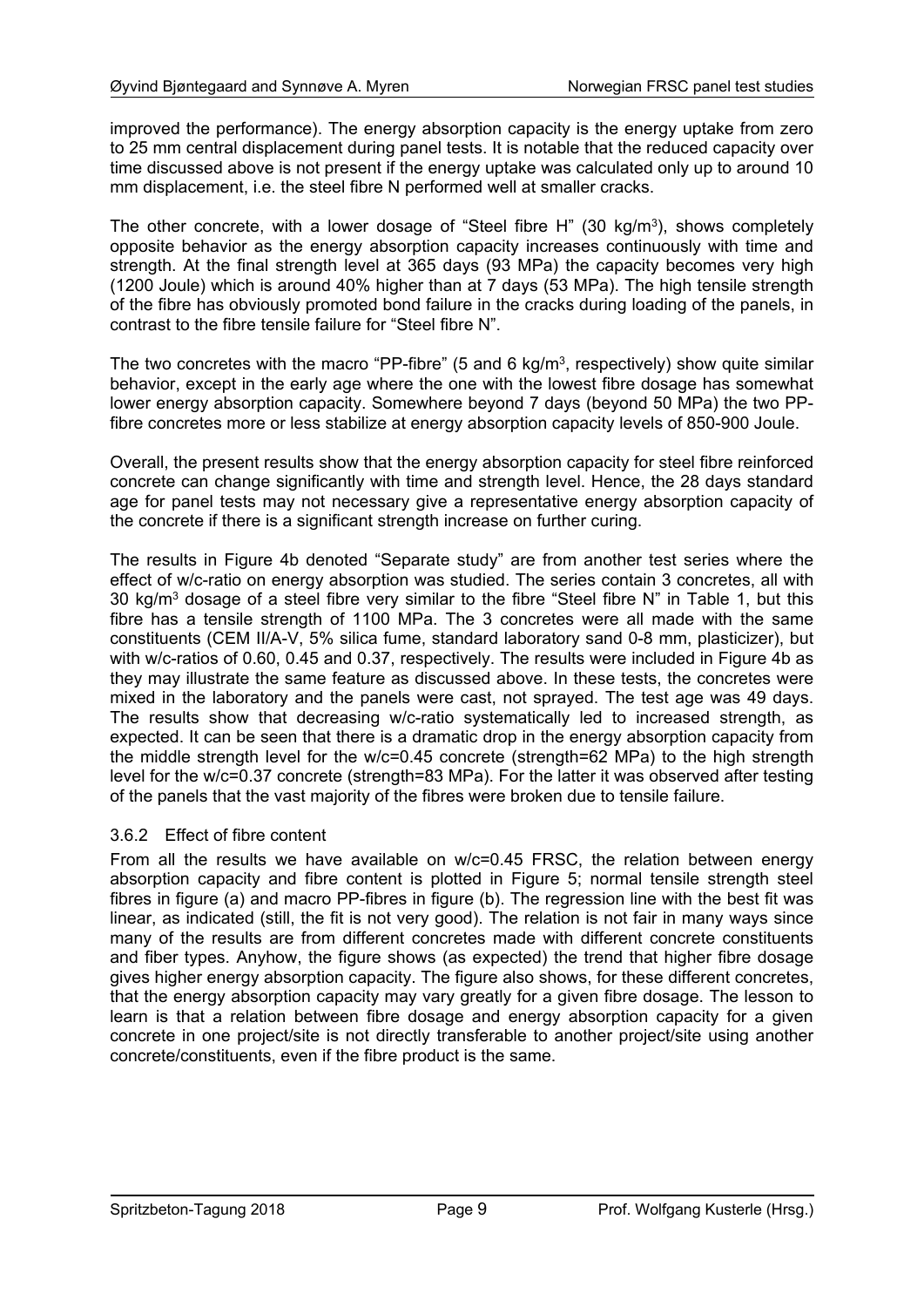

*Figure 5: Energy absorption capacity vs. steel fibre content (a) and macro PP-fibre content (b). Both cast and sprayed panels. Concrete specification w/c=0.45 (and only normal tensile strength steel fibres).*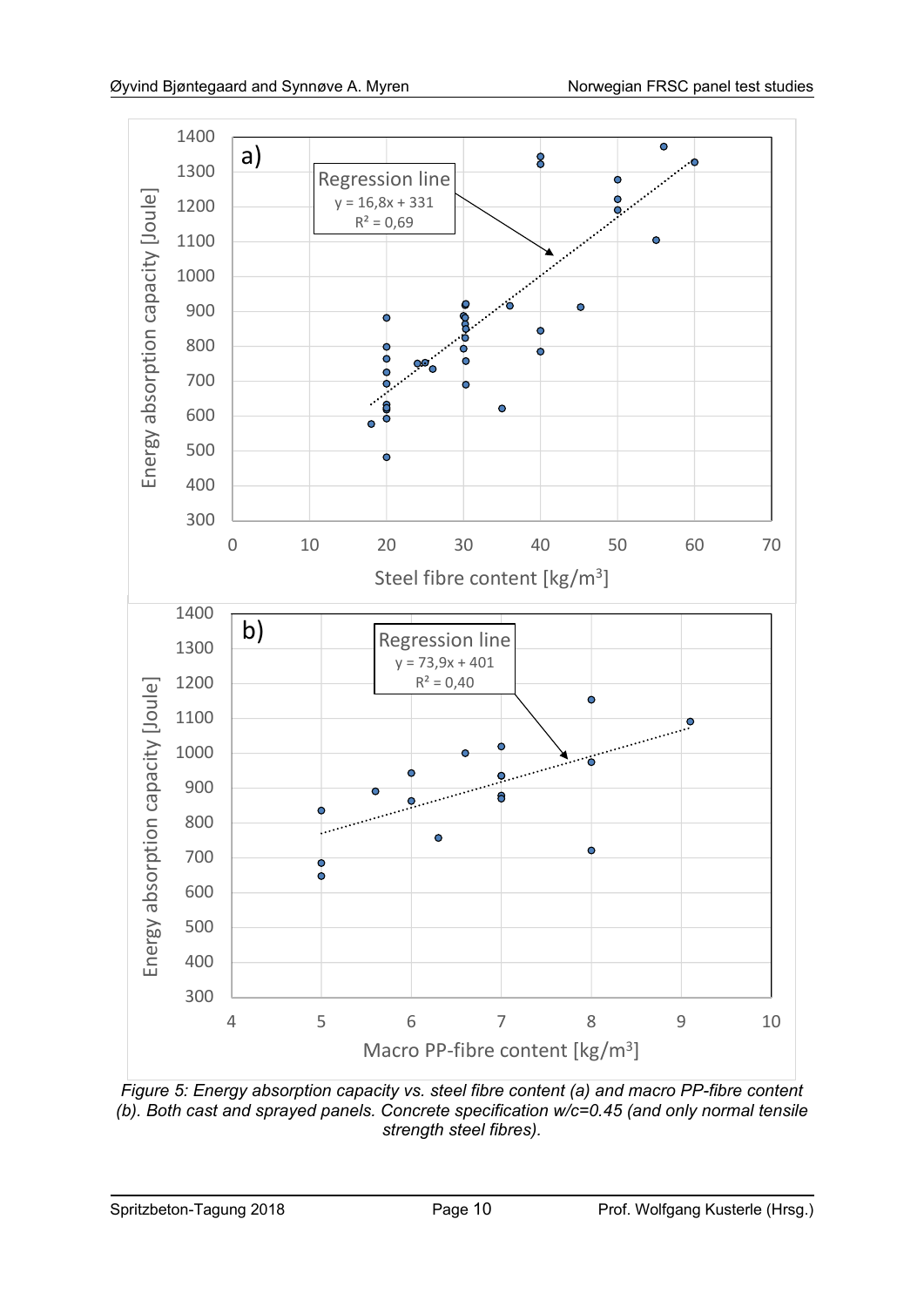#### **4. Conclusions**

Control of fibre content and fibre distribution in sprayed concrete basic mix deliverances is a prerequisite for uniform fibre action in the final FRSC lining. Measuring method and variability of fibre content through concrete loads were studied, and NB 7 now specifies quality control method, control frequency and lower tolerance limits for single measurements and average result. When producing panels for control of energy absorption capacity, fibre content/distribution must be measured simultaneously through the same concrete load. Then there is both a lower and an upper limit for single measurements and average result; this is to secure a relevant fibre dosage in the panels.

There is no reason to distinguish between the Norwegian round panel and the EN 14488-5 square panel. The laboratory tests showed that the two panel types give the same result provided identical support condition during the test. NB 7 equates the two methods.

In NB 7 the panel test and result evaluation procedure is described in detail (panel thickness correction, panel moist condition, no support bedding material, correction for friction against the support, raw data evaluation, and integral approximation method). EN 14488-5 should be evaluated in light of the presented findings.

Among 61 sets of panel tests the average coefficient of variation was 7.3% and the standard variation range for the coefficient of variation was 3 – 12%.

Both NB 7 and EN 14488-5 relate to the same energy absorption classes given in EN 14487- 1. However, since only NB 7 requires the correction factor for friction (0.75), the consequence is higher fibre dosage to satisfy a given energy absorption class.

The energy absorption capacity of FRSC panels was shown to be significant already after 2 days of curing. Standard testing age is 28 days, and if strength increases markedly on further curing a significant drop in the energy absorption capacity may occur. Such drop with time was found for a FRSC with a given steel fibre, supposedly due to low tensile strength and/or to low dosage with regard to the very high strength that was developed at longer times (giving fibre failure instead of bond failure during crack propagation in the panel test). Low w/c-ratio (giving higher strength) may also cause a drop in energy absorption capacity due to the same feature. The feature can be avoided, for instance with higher tensile strength fibres.

Increased fibre dosage gives generally higher energy absorption capacity, but the absolute level is likely to change from site to site even if the fibre product is the same.

### **5. References**

- [1] Norwegian Concrete Association's Publication no. 7 (NB 7): "Sprayed concrete for rock support", August 2011.
- [2] Biøntegaard Ø. and Myren S.A. (2011) The accuracy of FRS concrete panel tests. Tunneling Journal, Oct/Nov 2011, pp. 44-50.
- [3] Bjøntegaard Ø., Myren S.A. and Skjølsvold O. (2014) Energy absorption of fibre reinforced sprayed concrete (FRSC) panels: Round Robin test results. Proc. of the 7th Int. Symp. on Sprayed Concrete – Modern Use of Wet Mix Sprayed Concrete for Underground Support, Sandefjord, Norway, 16. – 19. June 2014, pp.76-87.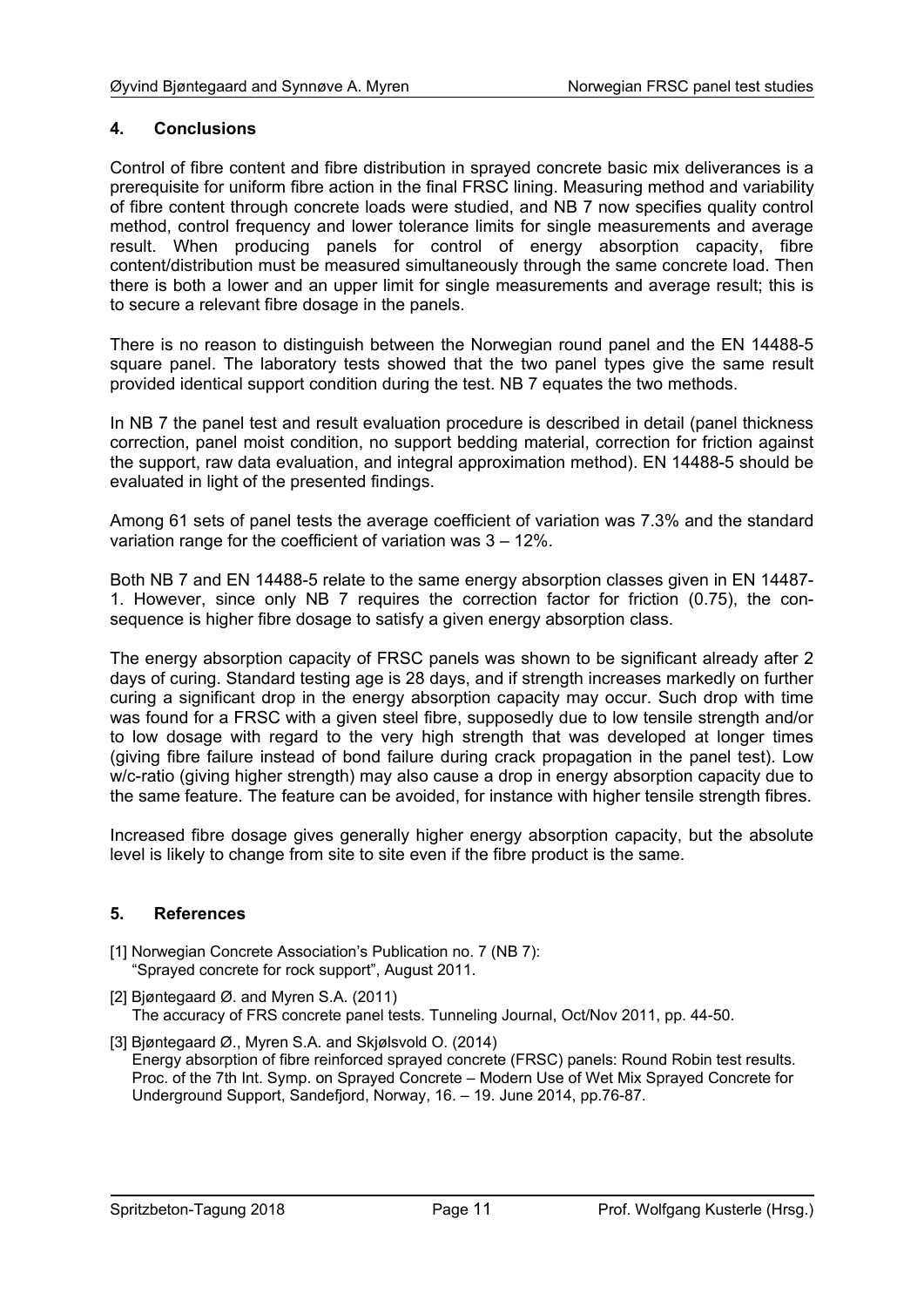- [4] Myren S.A. and Bjøntegaard Ø. (2014)
	- Fibre reinforced sprayed concrete (FRSC): Mechanical properties and pore structure characteristics. Proc. of the  $7<sup>th</sup>$  Int. Symp. on Sprayed Concrete – Modern Use of Wet Mix Sprayed Concrete for Underground Support, Sandefjord, Norway, 16. – 19. June 2014, pp.305-313.
- [5] Bjøntegaard Ø., Myren S.A., Klemetsrud K. and Kompen R. (2014) Fibre reinforced sprayed concrete (FRSC): Energy absorption capacity from 2 days age to one year. Proc. of the 7<sup>th</sup> Int. Symp. on Sprayed Concrete – Modern Use of Wet Mix Sprayed Concrete for Underground Support, Sandefjord, Norway, 16. – 19. June 2014, pp. 88-97.
- [6] Bjøntegaard Ø. and Myren S.A. (2011) Fibre Reinforced Sprayed Concrete Panel Tests: Main results from a methodology study performed by the Norwegian sprayed concrete committee. Sixth International Symposium on Sprayed Concrete, 12.-15. September 2011, Tromsø, Norway.
- [7] Biøntegaard Ø. and Myren S.A. (2011) Fibre Reinforced Sprayed Concrete Panel Tests: Revised Test and Analysing Procedure in "NB7 Sprayed Concrete for Rock Support", Sixth International Symposium on Sprayed Concrete, 12.-15. September 2011, Tromsø, Norway.
- [8] Bjøntegaard Ø. (2010) Round and Square panels effect of friction. Proc. of the Int. Conf. on Engineering Developments in Shotcrete, March 14.-17., 2010, Queenstown, New Zealand.
- [9] Myren S.A. and Bjøntegaard Ø. (2010) Round and Square panels – a comparative study. Proc. of the Int. Conf. on Engineering Developments in Shotcrete, March 14.-17., 2010, Queenstown, New Zealand.

#### [10] Birkeland E. (2010)

Distribution of fibres in fresh concrete (in Norwegian). Msc-thesis, Norwegian University of Life Sciences, Aas.

[11] Bjøntegaard Ø. (2008)

Testing of energy absorption for fibre reinforced sprayed concrete. Proc. of the 5<sup>th</sup> Int. Symp. on Sprayed Concrete – Modern use of wet sprayed concrete for underground support. Lillehammer, Norway, 21-24 April 2008, pp. 60-71, ISBN 978-82-8208-005-7. Tekna, Norwegian Concrete Association, pp.60-71.

- [12] Bjøntegaard Ø., Myren S.A. and Skjølsvold O. (2013) Round Robin Test program on Energy Absorption Capacity of Round Panels according to Norwegian Concrete Association's Publication no 7:2011. COIN Project report 48 – 2013, SINTEF Building and Infrastructure, SSN 1891–1978 (online), ISBN 978-82-536-1349-9 (pdf), p.52.
- [13] Sandbakk S., Kanstad T., Bjøntegaard Ø., Vandewalle L. and Parmentier B. (2010) International round robin testing of circular FRC slabs. Reporting and evaluation of test results from Norway and Belgium. COIN-report 23-2010, SINTEF Building and Infrastructure, ISBN 978- 82-536-1173-0.
- [14] Bjøntegaard Ø. (2010)

Energy absorption capacity for fibre reinforced sprayed concrete. Energy absorption capacity for fibre reinforced sprayed concrete. Effect of panel production technique, fibre content and friction in round panel tests with continuous steel support (Series 8 and 9). Technology report no. 2612, Norwegian Public Roads Administration, Road Directorate. 2010-09-28, ISSN 1504-5005.

[15] Bjøntegaard Ø. (2009)

Energy absorption capacity for fibre reinforced sprayed concrete. Effect of friction in round panel tests with different support- and bedding conditions (Series 7). Technology report no. 2575, Norwegian Public Roads Administration, Road Directorate. 2009-12-08, ISSN 1504-5005.

[16] Bjøntegaard Ø. (2009)

Energy absorption capacity for fibre reinforced sprayed concrete. Effect of friction in round and square panel tests with continuous support (Series 4). Technology report no. 2534, Norwegian Public Roads Administration, Road Directorate. 2009-02-16, ISSN 1504-5005.